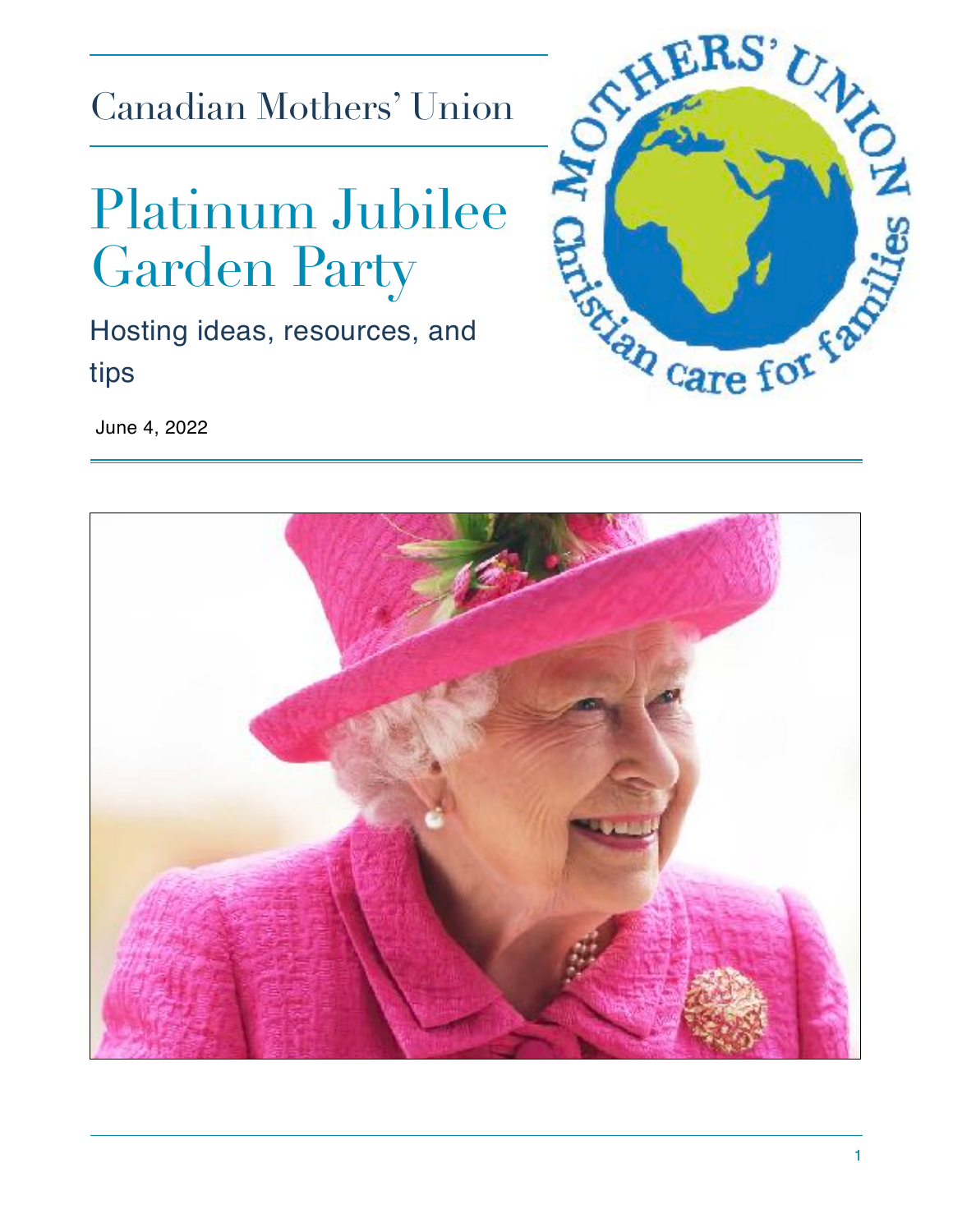# **Did someone say party?**

This June on the 4th we invite all our Canadian members to come together to celebrate Her Majesty Queen Elizabeth II's Platinum Jubilee with a garden party. This is your opportunity to join in prayer, celebration, and national unity to recognize the Queen; our Patron; a remarkable woman who for 70 years has served so many with dignity, grace, devotion, leadership, and been an dutiful example to so many around the world.



Wherever you choose to celebrate and host your party (no matter the size) this is glorious way to bring us back together again. Together with fellow members, family, friends, and even your community, create ways to have fun, raise funds,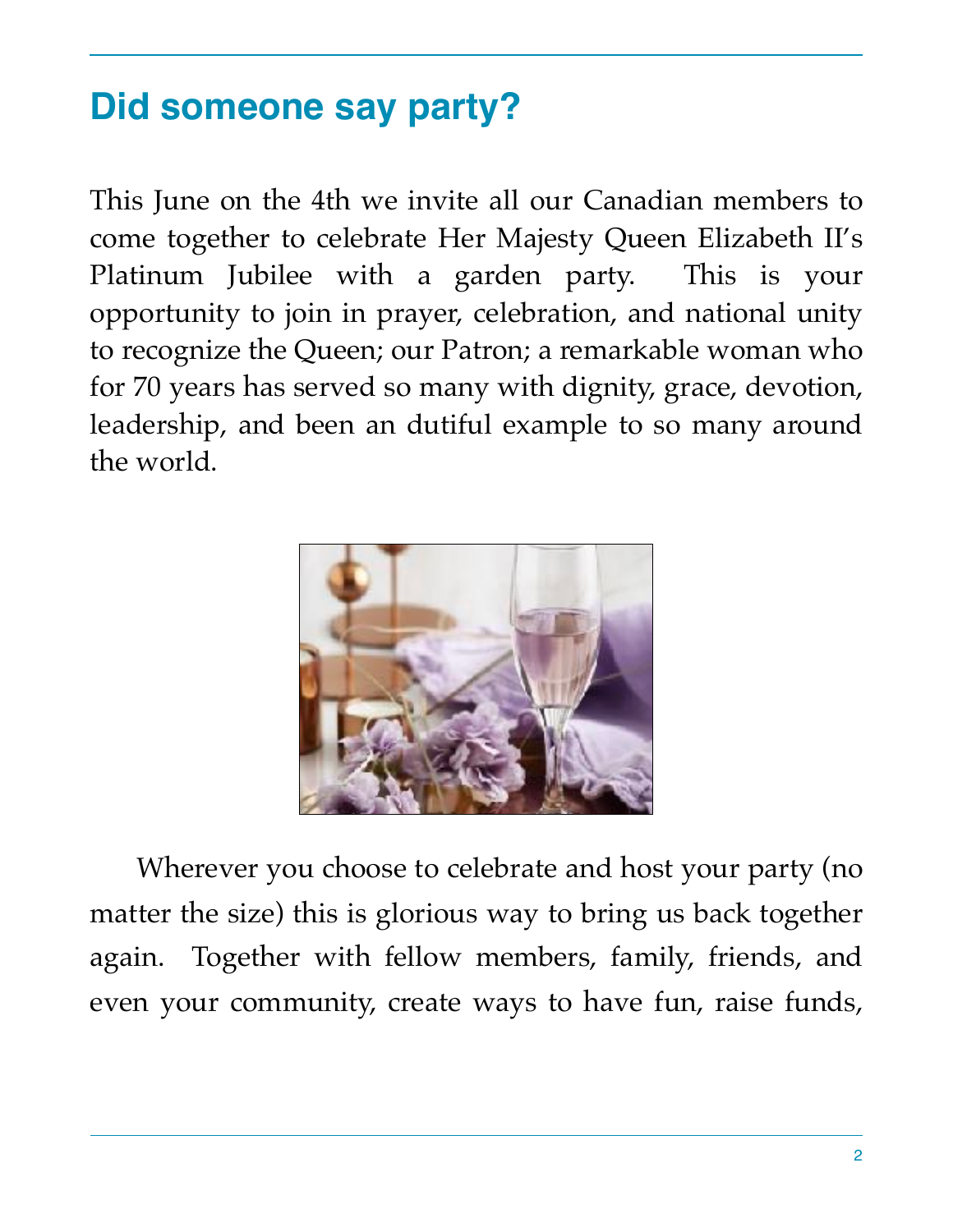and get everyone talking about the power and impact of Mothers' Union.

You'll find some ideas, resources, and tips to host your party and fundraise, whilst you are not limited to these - be as creative as you wish, have fun, remember it is a party after all. Be sure to share your efforts, stories, and photos with us at **info@canadianmothersunion.ca** so all of us are able to celebrate your success with members across Canada, possibly even with Her Majesty.

# **Planning**



#### *Let's begin with the details*

-Date: June 4th, 2022 -Time -Location / venue -Guest list -Food & drinks -How you'll fundraise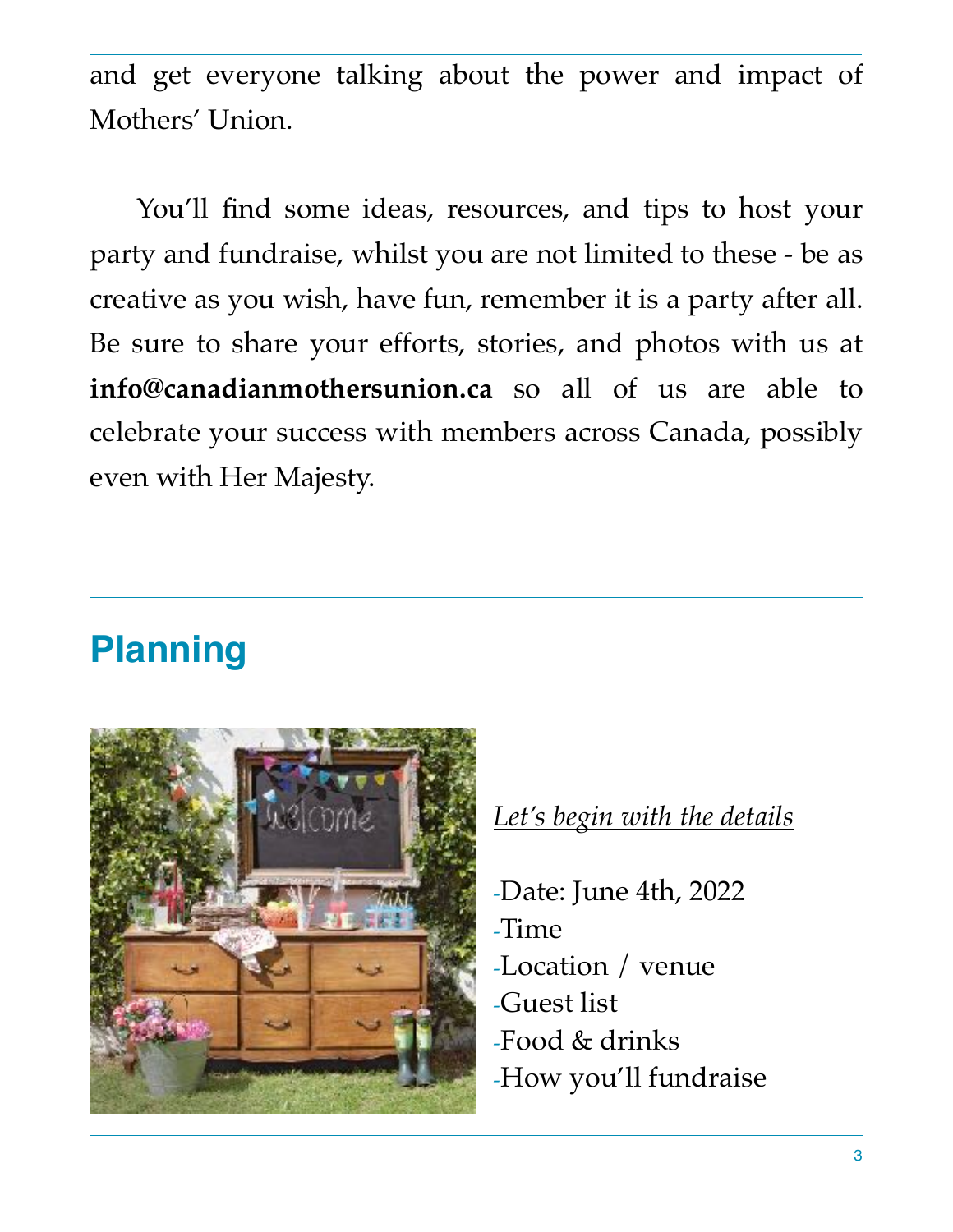We hope everyone will be be able to make the time to join in and celebrate on June 4th, however we recognize weather, previously scheduled events, and holidays may impact this date; the Canadian Mothers' Union then asks you to select a date close to this one.

Depending on your guest list and how you'll fundraise, you may host your party in your own backyard, your church hall, or out in the community at a local cafe.

## **Promote your party**

Promote your party by sending out invitations, creating posters, advertising in local newspapers or church bulletins, or even use social media to get the word out. Remember to comply with local health and safety requirements.

### **Food, beverages, and decor**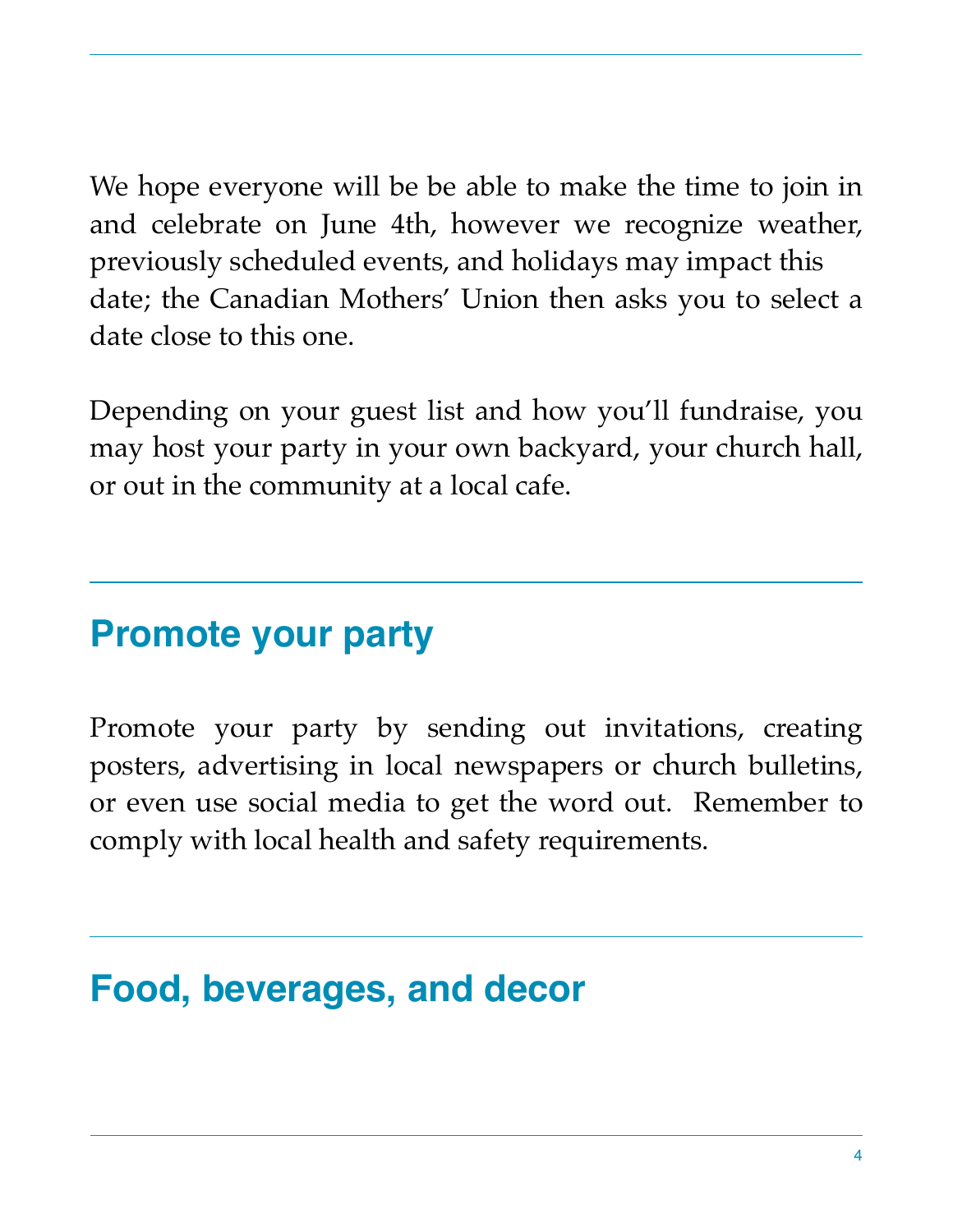There are many types and styles of garden parties, yours should be unique to you. It may be small, intimate, and simple with finger food with a wonderful dessert table; or a grand dress up garden tea party with champagne; or you can harvest fresh local produce to host a strawberry social.

This is an opportunity to use those linens, fancy china and crystal you've inherited. Also dust off that dress in the back of your closet, slip on your sparkly heels, along with your summer hat (we think Her Majesty would approve).

Use some fresh springtime flowers from your garden, blow up some balloons to create a colourful rainbow, or create an enchanted secret garden by stringing up those holiday lights.

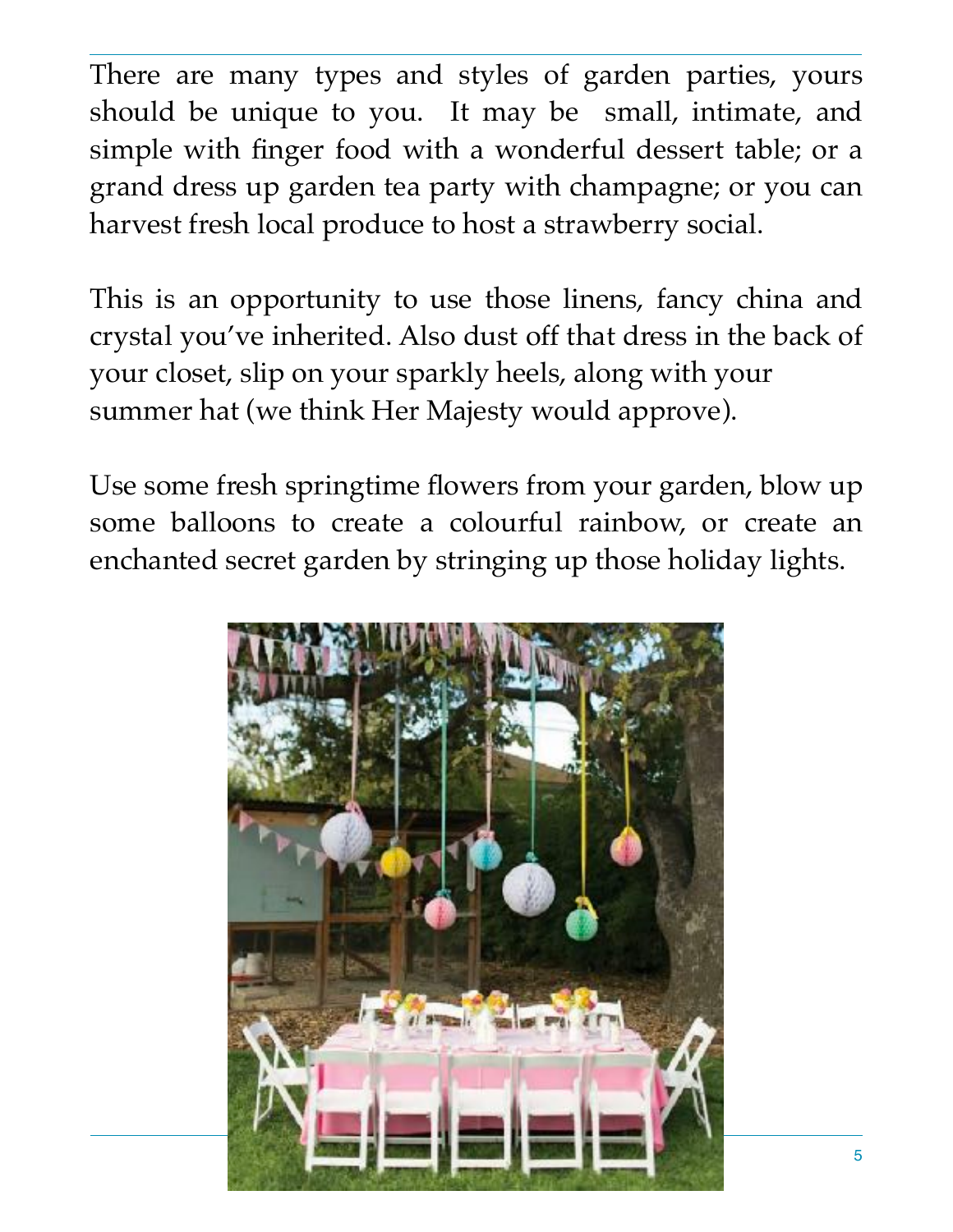# **Fun and Fundraising**

As you may have guests of all ages, think of activities, games, contests, and fundraisers that will keep little ones (and big ones) entertained at your party.

Doing the work of Mothers' Union requires us look for those moments where we can continue to build upon the well-being of families (in all their many forms) worldwide. As members it is our aim and duty to aid in the transformation so all everywhere are more loving, respectful, inclusive and flourish. For us to do this, we must put our Christian faith into action; together we can unite, be strong and make a difference.

No matter the size of your party, you can raise greater awareness about the work Mothers' Union does; and raise funds to do that work, all the while having fun being together and celebrating.

The Canadian Mothers' Union is challenging all its members to raise funds at their party, so those in need may benefit. For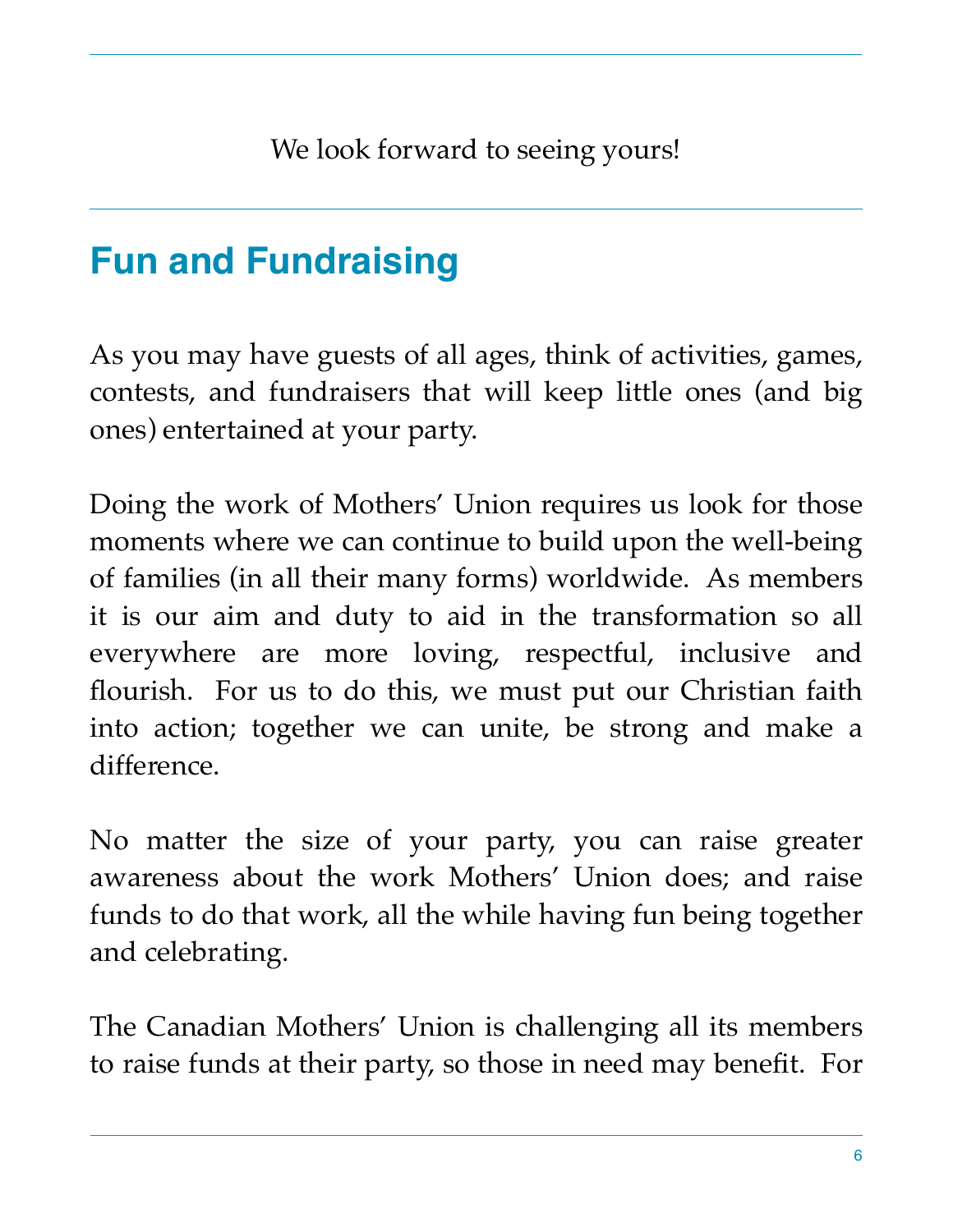all that you raise, we ask for 50% be donated to **/pwrdf.org/ pwrdf-matches-donations-for-ukraine-with-four-otherhumanitarian-responses/** (as a national contribution) whilst the remaining 50% stays with your branch to carry out the work you plan for the remainder of 2022. To honour God, just as Mary Sumner did and as Her Majesty has for the last 70 years of her life, let us in unity demonstrate to the world and those around us that Mothers' Union is a strong and impactful Christian organization doing great deeds.

Incase you are in need of some ideas, here are just a few:

- Sell tickets to your party
- Have guests write a few words (with their best wishes for the Queen, then have the next guest add on to it, until all have participated and you have one large wish
- Have a garden treasure/scavenger hunt for all ages
- Make colourful prayer beads, and sell them
- Create a Royal trivia game with prizes
- Run a contest for a mocktail in the Queen's honour, then sell it at your party to the guests
- Have 'guessing' or 'did you know' games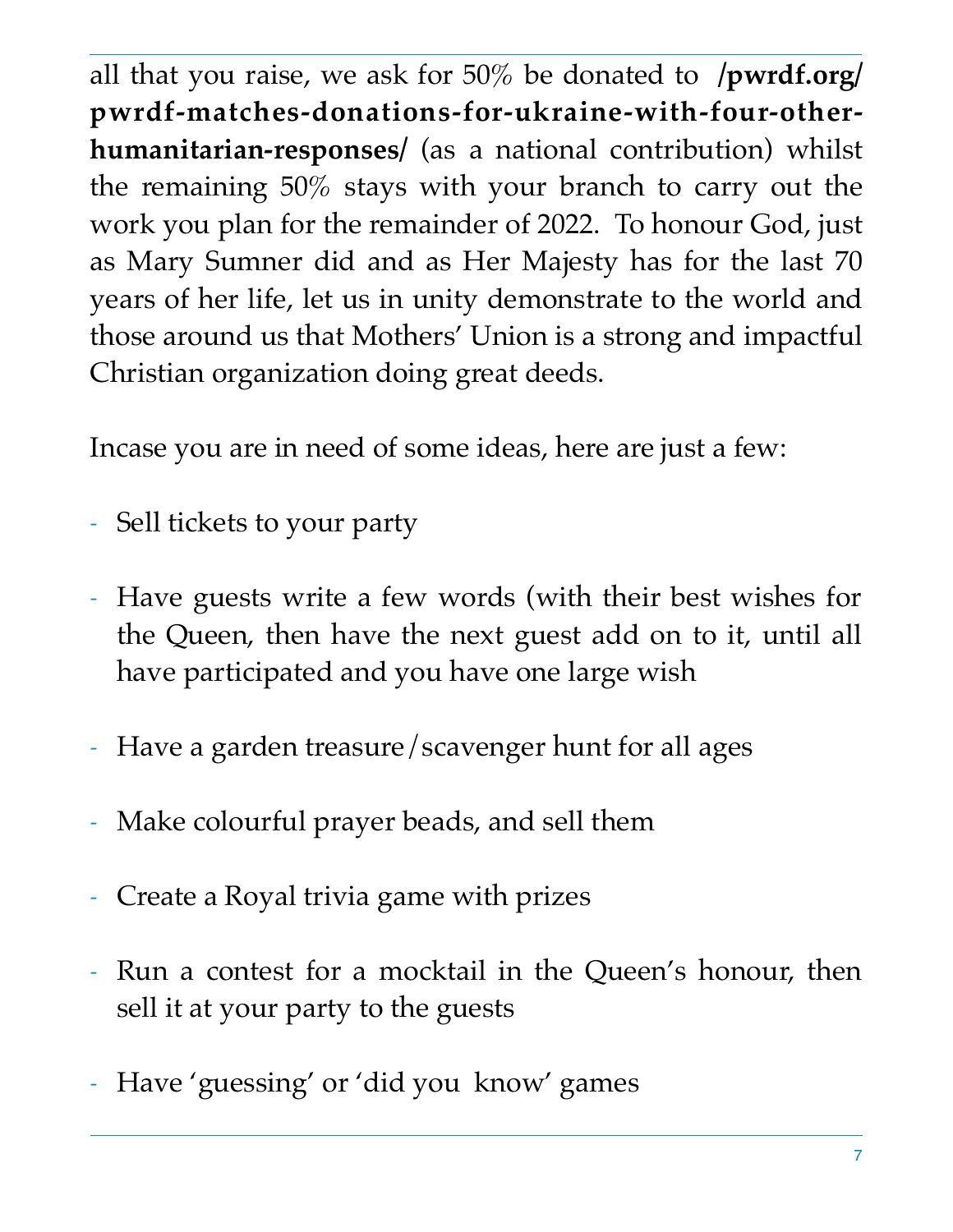- Ask guests to create something and sell it (such as floral arrangements, baked goods, decorated garden party hats)
- Sell raffle tickets to guess the weight of your celebration cake
- Arrange a best dressed (or costume) contest
- Establish a race (such as who can brew the best cup of tea the fastest), or marathon of sort (such as a dance-a thon)
- Toast (or roast) the Queen (we knows she has a sense of humour, so find ways that would make her smile and laugh)
- Ask for prayer intentions along with a donation
- Host a silent auction
- Sell Mothers' Union merchandise at your party
- Play board games (maybe a 'royal' game of life)
- Have members write out a cherished memory about being part of Mothers' Union, or collect their favourite prayers, or gather a collection of local recipes, bind them and sell them at your church